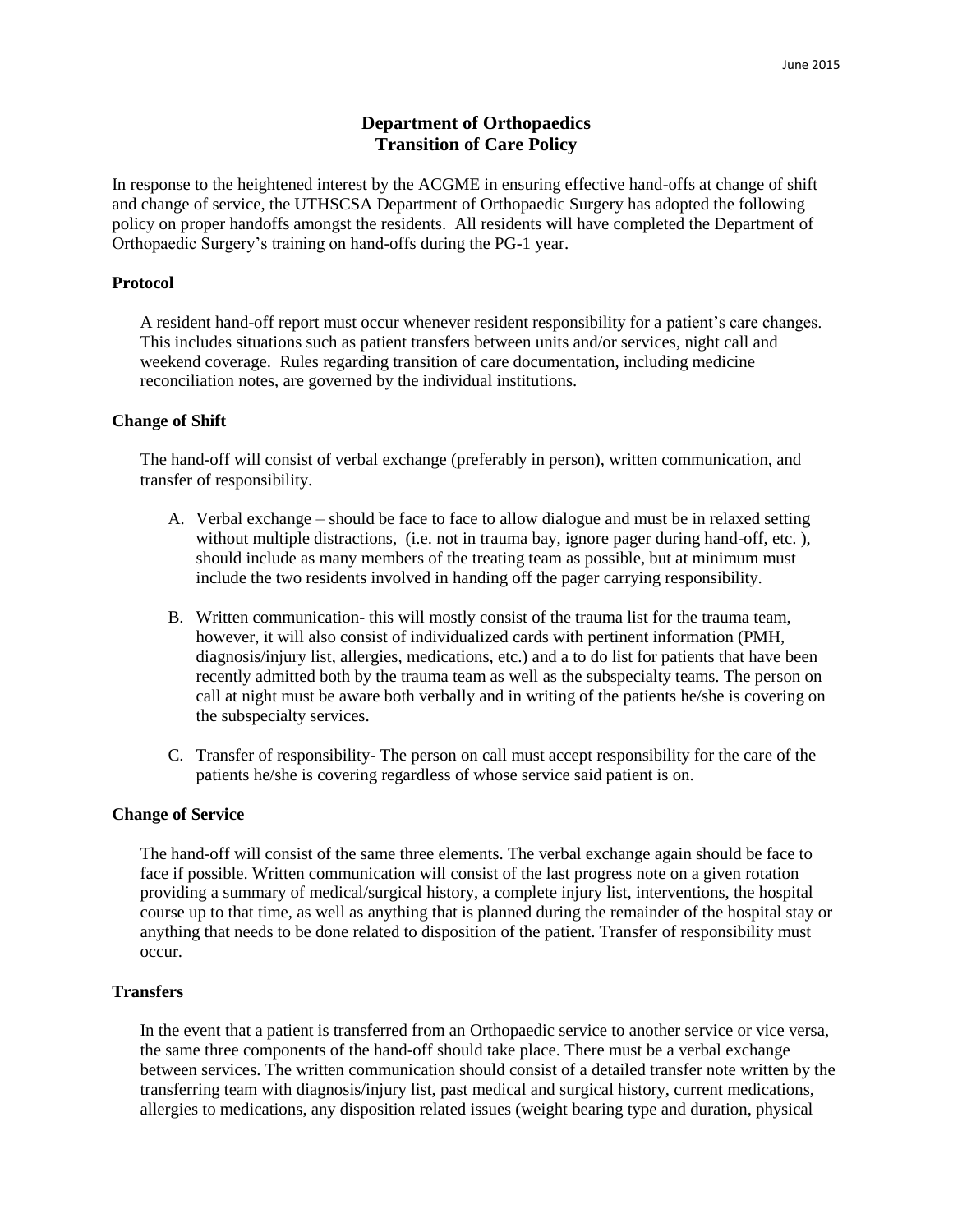therapy, antibiotic duration, follow up, etc.), and a brief but detailed hospital course up to that point. The accepting service should then acknowledge in a progress note the transfer of responsibility of care with any pertinent information related to the patients' plan of care.

#### **Quality Assurance**

**Training:** Transitions will be taught during the orientation for the PG1 residents using one of the two mnemonics listed as below. A simulated hand-off may be presented by the faculty or Chief Resident(s) if time allows. Each resident will be observed during a brief simulated hand-off on their own, assuring competency is documented before assuming patient care responsibilities.

The faculty on call and the faculty from each service will periodically call the residents on call to assess the adequacy of the hand-off knowledge transfer. (See spot-check evaluation form). At least twice during each rotation, the site supervisor (or designee) will observe the hand-off process and provide feedback. (See Transition evaluation form).

Senior residents are responsible for assuring that their call team is current on all aspects of patient care and responsive to consultations from the ER and other services during coverage hours. The attending staff on-call are to be kept up to date on all significant medical decision making. This is especially important when it comes to decisions for major interventions and admissions.

### **Confidentiality**

Care must be taken to maintain patient confidentiality by allowing only those involved with the patient's care to hear or view protected healthcare information. Physicians must be aware of and comply with HIPAA regulations.

#### **Language**

Language differences may interfere with the accurate transfer of information. Using standardized medical terminology avoids errors in commination that may occur when colloquialisms are used. The use of abbreviations, other than those that are well-known and widely accepted, is discouraged.

#### **At each sign-out:**

Both the checking out resident and the on-call resident need to have the same list.

## **Additional Communication Methods that May be Helpful**

Performing handoffs in a routine time and manner also can improve the sharing of information. Patient handoffs should take priority over all other duties except for emergencies.

The TeamSTEPPS™ developed by the Agency for Healthcare Research and Quality and the United States Department of Defense, is an evidence-based teamwork system to improve communication and teamwork skills among healthcare providers. It includes strategies to enhance information exchange during transitions of care. The TeamSTEPPS™ program includes the "I PASS THE BATON" mnemonic, as shown in Table 1, which may facilitate the process for handoffs and health care transitions.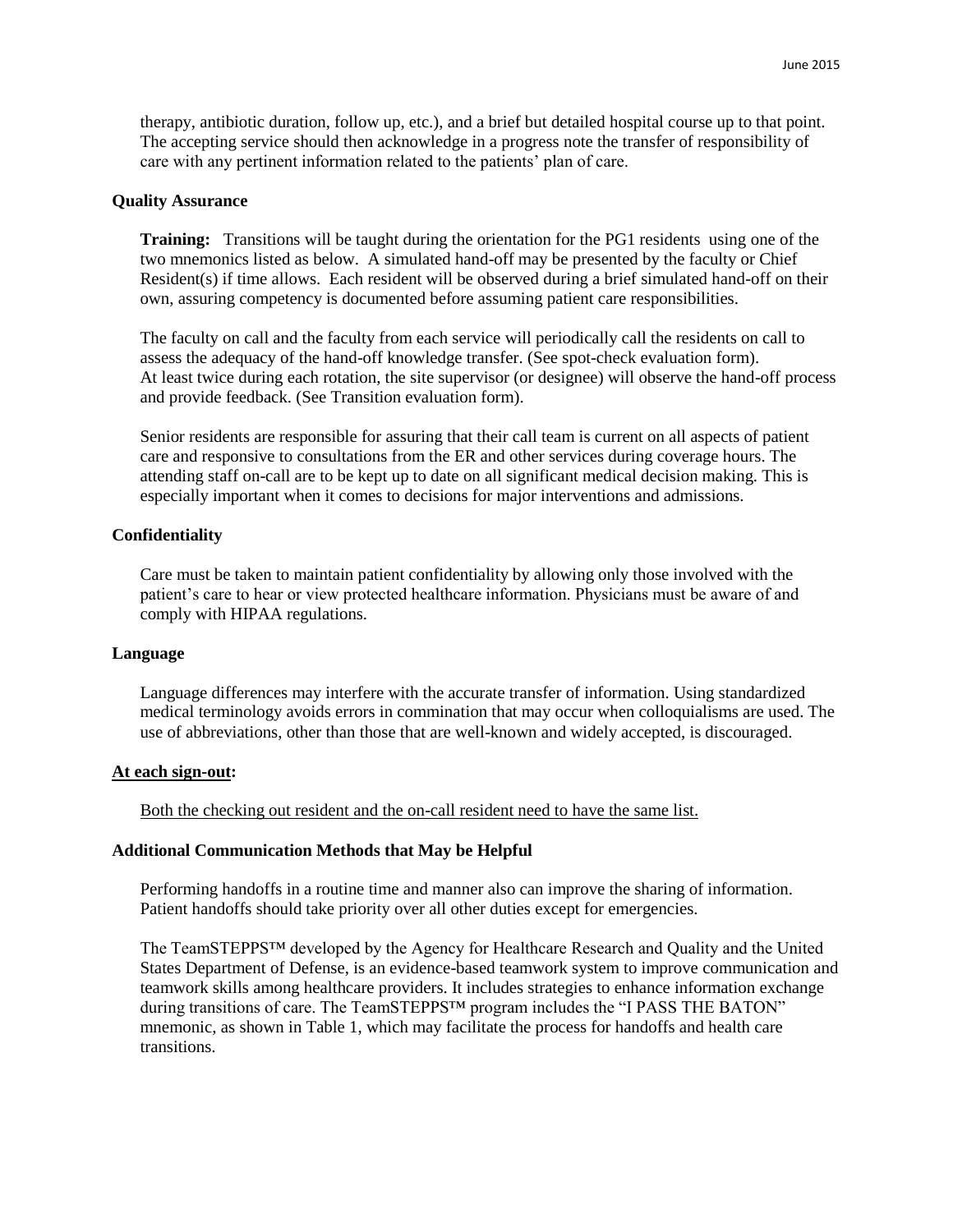|              | Introduction           | Introduce yourself and your role or job (include patient) |
|--------------|------------------------|-----------------------------------------------------------|
| P            | Patient                | Name, identifiers, age, sex, location                     |
| A            | Assessment             | Present chief complaint, vital signs, symptoms, and       |
|              |                        | diagnosis                                                 |
| S            | Situation              | Current status or circumstances, include code status,     |
|              |                        | level of (un)certainty, recent changes, and response to   |
|              |                        | treatment                                                 |
| S            | <b>SAFETY Concerns</b> | Critical lab values or reports, socioeconomic factors,    |
|              |                        | allergies, and alerts (eg, falls or isolation)            |
| The          |                        |                                                           |
| B            | Background             | Comorbidities, previous episodes, current medications,    |
|              |                        | and family history                                        |
| $\mathbf{A}$ | Actions                | What actions were taken or are required? Provide brief    |
|              |                        | rationale                                                 |
| T            | Timing                 | Level of urgency and explicit timing and prioritization   |
|              |                        | of actions                                                |
| O            | Ownership              | Who is responsible (person or team) include the patient   |
|              |                        | or family?                                                |
| N            | <b>Next</b>            | What will happen next? Are there anticipated changes?     |
|              |                        | What is the plan? Are there contingency plans?            |

**Table 1** "I PASS THE BATON" Mnemonic for Handoffs and Health Care Transitions

# **SBAR Assessment (Situation, Background, Assessment, Recommendation)**

SBAR is another standardized way of communicating which promotes patient safety because it helps individuals communicate with each other with a shared set of expectations. Staff and physicians can use SBAR to share patient information in a concise and structured format. It improves efficiency and accuracy.

| ч<br>ш |  |
|--------|--|
|--------|--|

| <b>Situation</b>  | Identify yourself, occupation, and where you are calling from.<br>Identify the patient by name, date of birth, age, sex, reason for report.<br>Describe the reason for phone call or current status of the patient; if<br>$\bullet$<br>urgent, say so.                             |
|-------------------|------------------------------------------------------------------------------------------------------------------------------------------------------------------------------------------------------------------------------------------------------------------------------------|
| <b>Background</b> | Give patient's presenting complaint<br>Give patient's relevant past medical history<br>Brief summary of background                                                                                                                                                                 |
| Assessment        | Vital signs: heart rate, respiratory rate, blood pressure, temperature,<br>oxygen saturation, pain scale, level of consciousness<br>List if any vital signs are outside of parameters; what is your clinical<br>$\bullet$<br>impression<br>Severity of patient, additional concern |
| Recommendation    | Explanation of what you require, how urgent and what action needs to be<br>taken<br>Make suggestions of what action is to be taken<br>Clarify what action you expect to be taken                                                                                                   |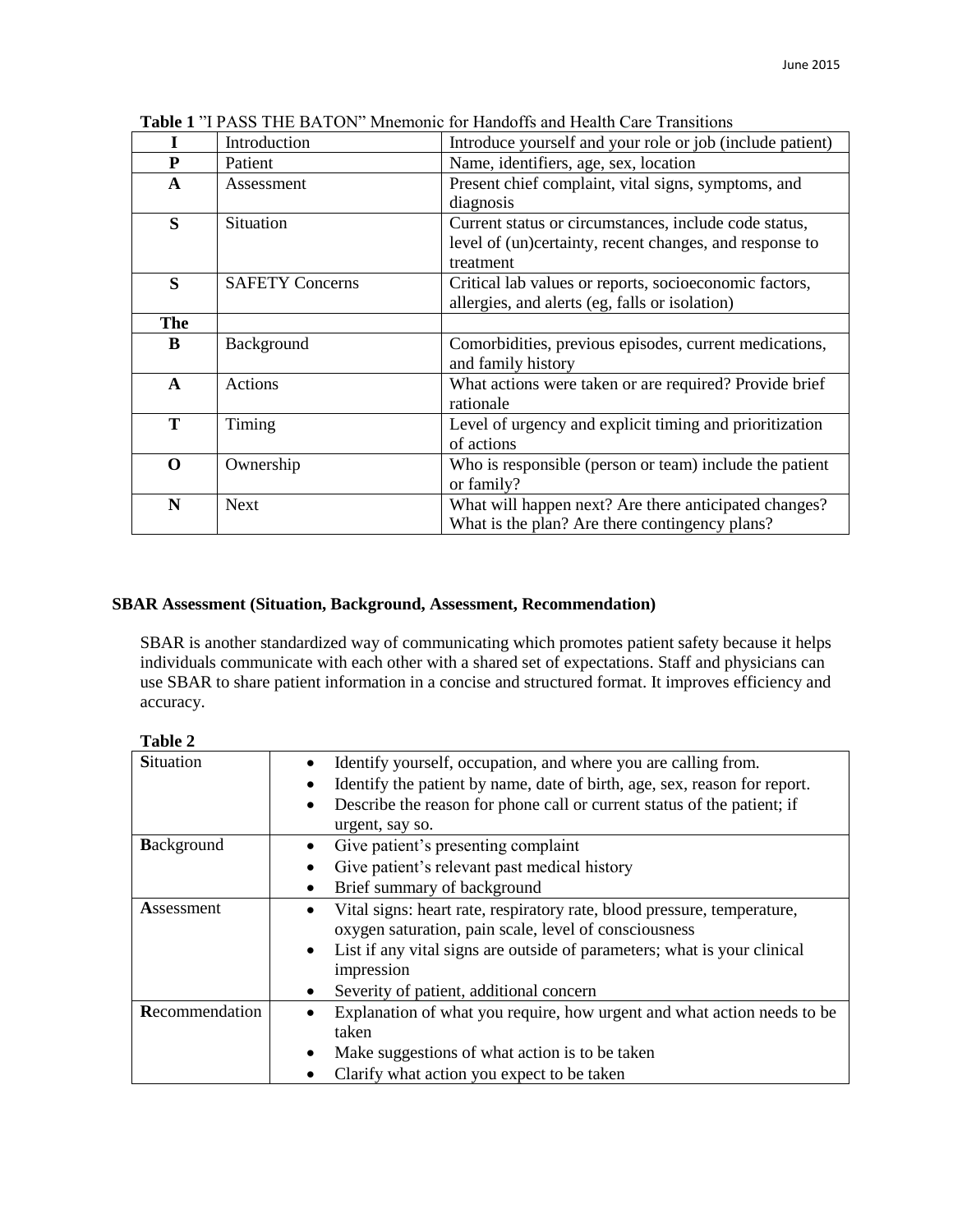# Orthopaedic Spot-check Hand-off Form

|                   | Date: $\qquad \qquad$ |                                | Time: |  |
|-------------------|-----------------------|--------------------------------|-------|--|
|                   |                       |                                |       |  |
| On Call Resident: | Level:                | $1 \qquad 2 \qquad 3 \qquad 4$ |       |  |

|                                                    | <b>Adequate</b> | <b>Inadequate</b> |
|----------------------------------------------------|-----------------|-------------------|
| Could name residents and faculty on-call           |                 |                   |
| Had information in all inpatients                  |                 |                   |
| Had information on all consults, ER patients       |                 |                   |
| <b>Index patient query:</b>                        |                 |                   |
| Clarity of index patient presentation              |                 |                   |
| Clarity of index patient safety concerns           |                 |                   |
| Clarity of index patient actions required          |                 |                   |
| Clarity of index patient care plan                 |                 |                   |
| <b>Understanding of rationale behind treatment</b> |                 |                   |

| <b>Overall</b>       | Poor – Unable to      | Acceptable – missed a | $\epsilon$ Excellent – on top of |
|----------------------|-----------------------|-----------------------|----------------------------------|
| Understanding of the | articulate or express | few things but not    | patient info, details $\&$       |
| patients             | understanding         | important issues      | treatment plan                   |

**Comments:**